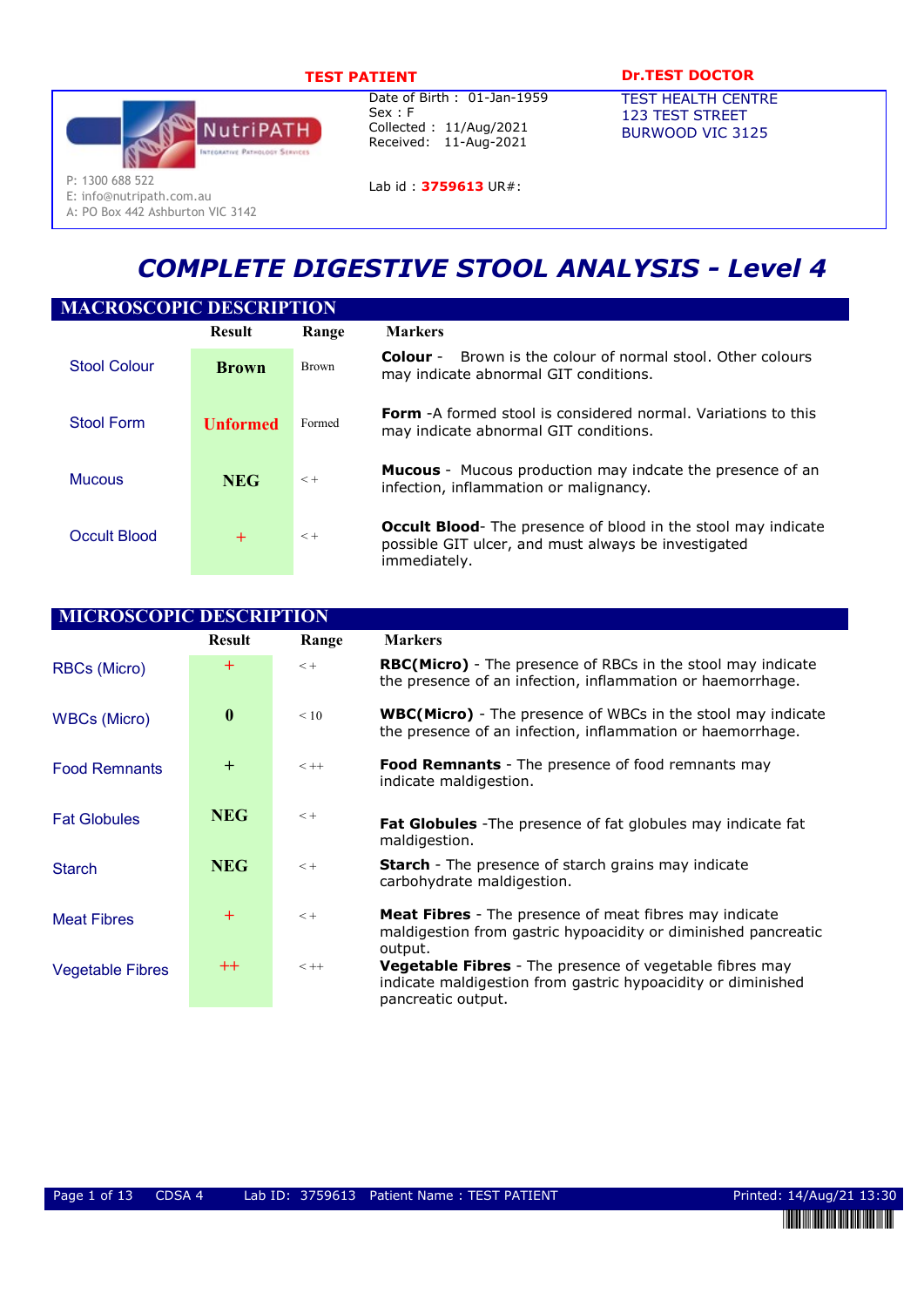

Lab id : 3759613 UR#:

# TEST PATIENT **DR.TEST DOCTOR**

TEST HEALTH CENTRE 123 TEST STREET BURWOOD VIC 3125

P: 1300 688 522

E: info@nutripath.com.au

A: PO Box 442 Ashburton VIC 3142

# DIGESTIVE AND ABSORPTION MARKERS



**Short Chain Fatty Acids, Putrefactive -** Putrefactive SCFAs are<br>**16.0 Short Chain Fatty Acids, Putrefactive -** Putrefactive SCFAs are produced when anaerobic bacteria ferment undigested protein produced when anaerobic bacteria ferment undigested protein, indicating protein maldigestion.

> Pancreatic Elastase is used to assess pancreatic exocrine function.

Pancreatic insufficiency is associated with diabetes mellitus, cholelithiasis, pancreatic tumour, cystic fibrosis and osteoporosis.This test is not affected by substitution therapy with enzymes of animal origin. PE-1 levels decline with age.

Long Chain Fatty Acids - Elevated levels of total LCFAs in the stool may indicate inadequate lipid absorption

# Absorption Comment

Putrefactive SCFAs are ELEVATED:

Suspect hypochlorhydria, exocrine pancreatic insufficiency, or protein malabsorption. Other causes include bacterial overgrowth of the small bowel, gastrointestinal disease, and/or rapid transit time.

MEAT FIBRES PRESENT:

An indirect indicator of maldigestion from insufficient chewing, gastric hypoacidity or diminished pancreatic output.

VEGETABLE FIBRES & CELLS PRESENT:

An indirect indicator of maldigestion from insufficient chewing, gastric hypoacidity, decreased bile salts or diminished pancreatic output.

PANCREATIC ELASTASE: MILD TO MODERATE INSUFFICIENCY.

Pancreatic insufficiency reflects trypsin, chymotrypsin, amylase and lipase activity. PE1 is also useful in monitoring exocrine pancreatic function caused by: Chronic pancreatitis, Autoimmunopathies & connective tissue diseases, Chronic inflammatory bowel disease, Intestinal malabsorption with mucosal atrophy. Treatment:

• Digestive enzyme supplementation

- A low-fat diet to control steatorrhea (excess fat in stools)
- Vitamin and mineral supplementation

• Investigate underlying causes for reduced pancreatic function (for eg. Coeliac disease, duodenal enteropathy, pancreatitis).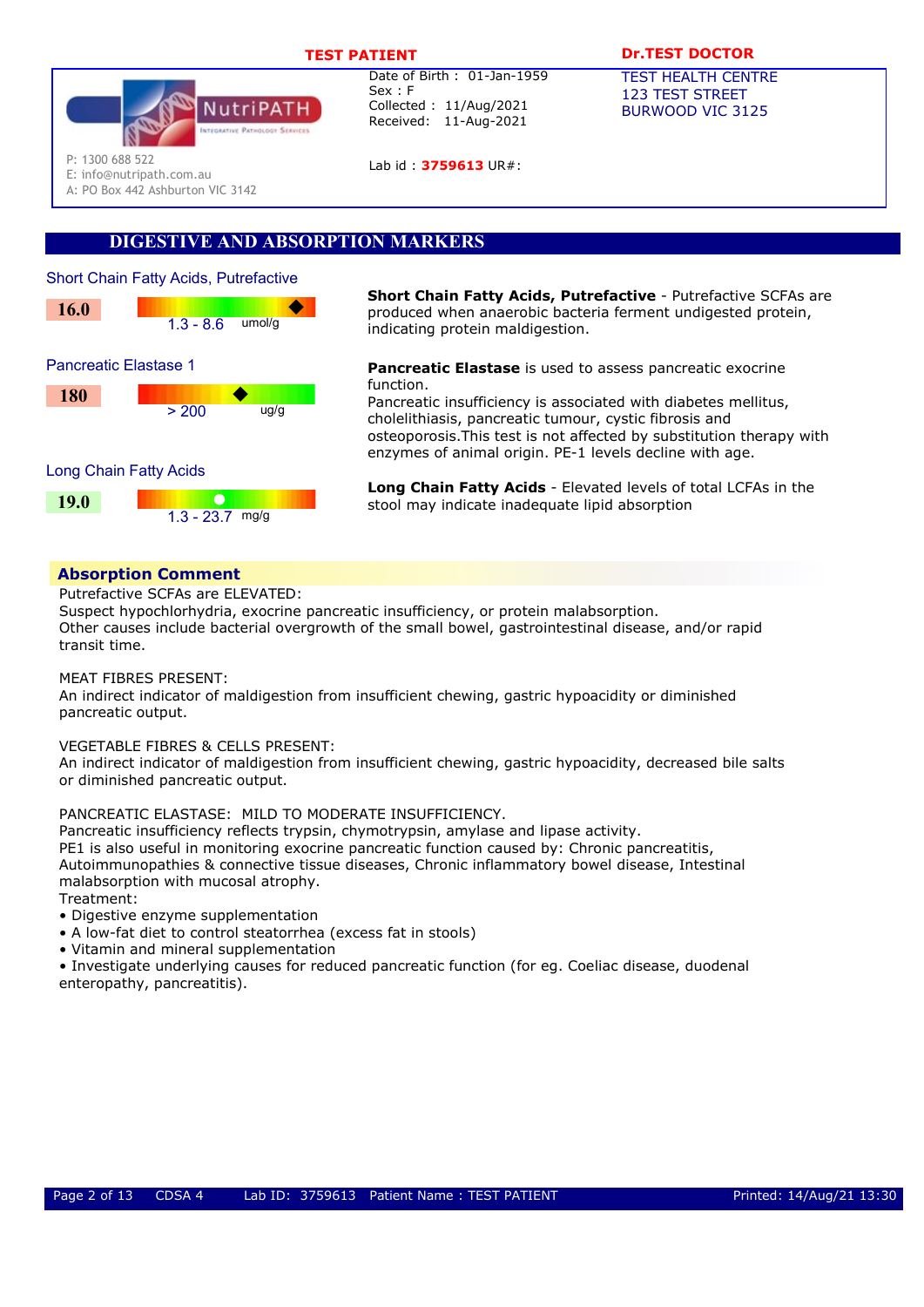

Lab id: 3759613 UR#:

# TEST PATIENT **DR.TEST DOCTOR**

TEST HEALTH CENTRE 123 TEST STREET BURWOOD VIC 3125

P: 1300 688 522

E: info@nutripath.com.au

A: PO Box 442 Ashburton VIC 3142

# METABOLIC MARKERS



# Markers

**b-Glucuronidase** - Increased levels of b-Glucuronidase may reverse the effects of Phase II detoxification processes.

pH - Imbalances in gut pH, will influence SCFA production and effect.

Short Chain Fatty Acids, Beneficial (Total) - Elevated SCFAs may indicate bacterial overgrowth. Inadequate SCFAs may indicate inadequate normal flora.

**Butyrate** - Decreased Butyrate levels may indicate inadequate colonic function.

Acetate - Decreased Acetate levels may indicate inadequate colonic function.

Propionate - Decreased Propionate levels may indicate inadequate colonic function.

Valerate - Decreased Valerate levels may indicate inadequate colonic function.

In a healthy gut Short Chain Fatty Acids are exhibited in the following proportions; Butyrate, Acetate, Propionate ( 16% : 60% : 24% )

## LOW BENEFICIAL SCFAs:

Low Short chain Fatty Acid, Beneficial levels may be indicated by reduced beneficial flora such as Lactobacillus, Bifidobacterium, Escherichia and other normal bacterial gut flora levels.

Suspect increased susceptibility to pathogenic bacterial infection, increased toxic enzyme exposure, increased risk for mucosal barrier defects and immune dysregulation.

## ELEVATED BUTYRATE LEVEL:

Butyrate is a short chain fatty acid that is extremely important for gut health. It is the main fuel source for gut cells, which helps keep the gut cell barrier intact, can reduce inflammation, and helps control appetite. Elevated levels are associated with carbohydrate intolerance and diarrhoea.

## beta GLUCURONIDASE ELEVATED:

Suspect increased activation and enterohepatic recirculation of toxins, hormones, and various drugs within the body. Increased burden on glucuronidation pathway is associated with increased risk of colorectal, prostate and breast cancers.

## Treatment:

Consider Calcium-D-glucarate which may assist with lowering B-glucuronidase levels. It is also suggested to introduce a low-calorie/vegetarian diet for 4 weeks which may also be beneficial with lowering faecal B-glucuronidase levels.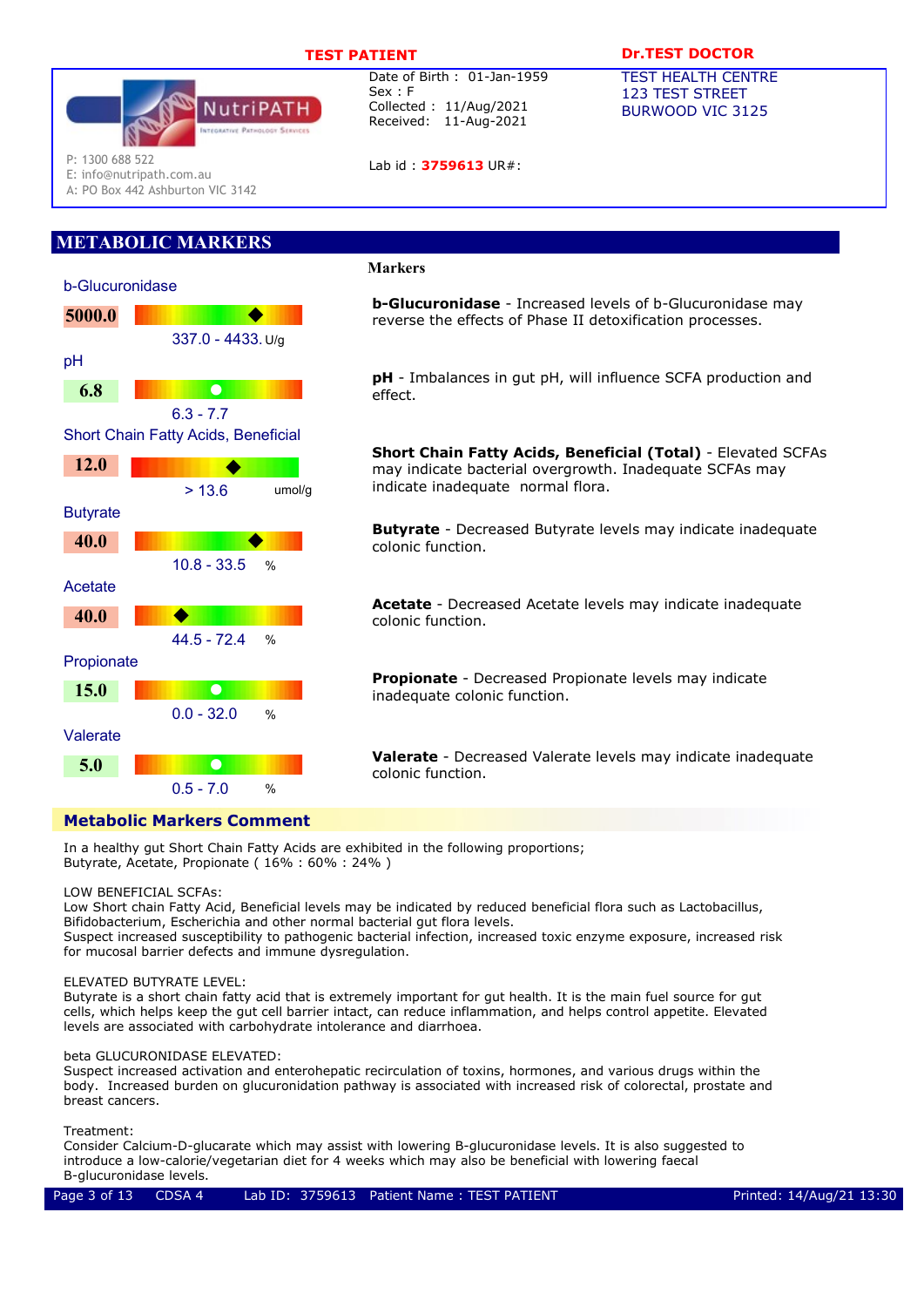# TEST PATIENT DESCRIPTION DESCRIPTION OF THE PATTENT OF THE PATTENT OF THE PATTENT OF THE PATTENT OF THE PATTENT



Date of Birth : 01-Jan-1959 Sex : F Collected : 11/Aug/2021 Received: 11-Aug-2021

Lab id: 3759613 UR#:

TEST HEALTH CENTRE 123 TEST STREET

BURWOOD VIC 3125

P: 1300 688 522

E: info@nutripath.com.au

A: PO Box 442 Ashburton VIC 3142

## VALERATE:

Valerate is a short chain fatty acid that is important for gut health. Although Acetate, propionate, and butyrate make up the the most abundant SCFAs in gastrointestinal tract (95%), Valerate and other SCFA's make up the remaining and work optimally when within range.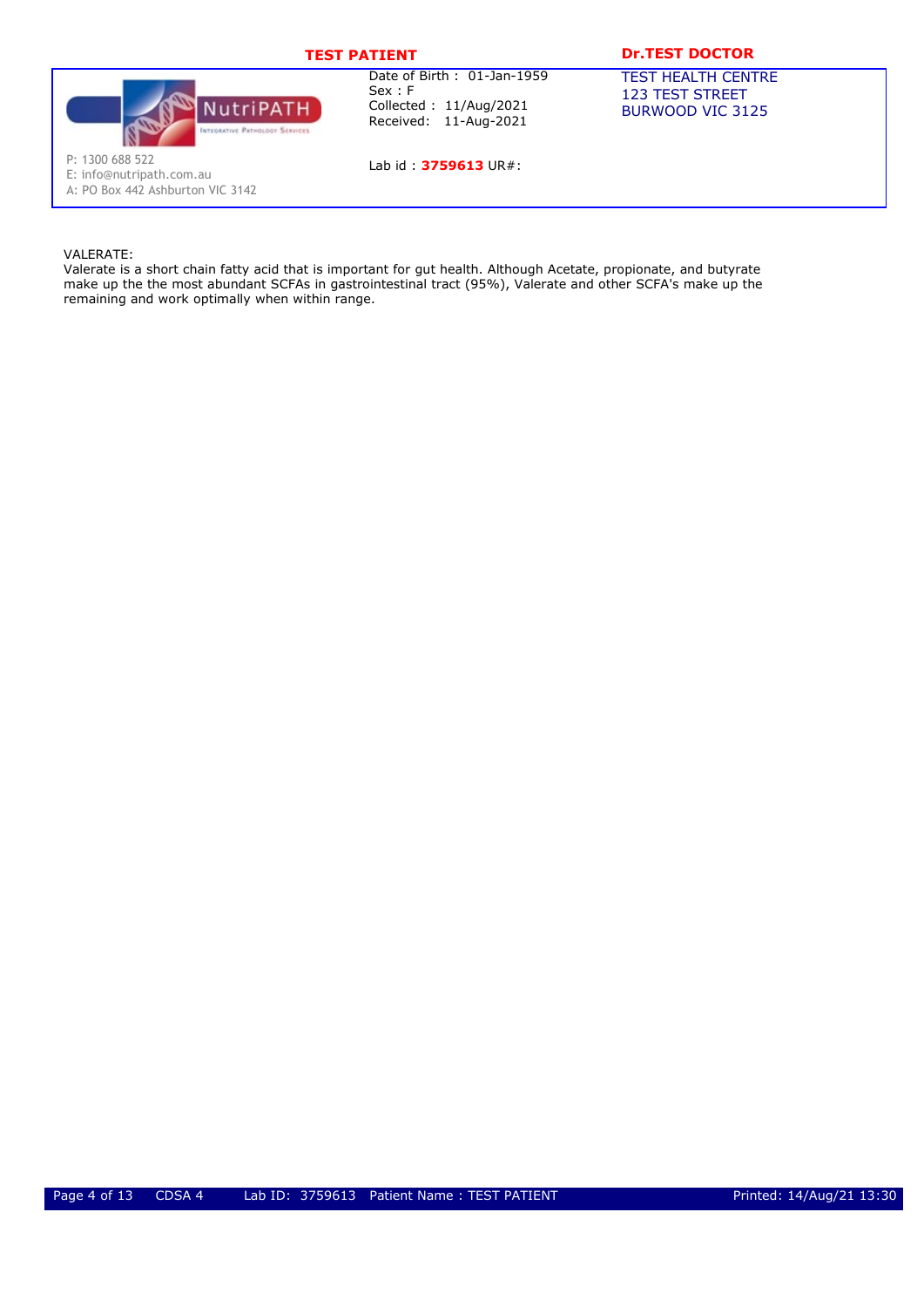

Lab id : 3759613 UR#:

# TEST PATIENT **DR.TEST DOCTOR**

TEST HEALTH CENTRE 123 TEST STREET BURWOOD VIC 3125

P: 1300 688 522

E: info@nutripath.com.au

A: PO Box 442 Ashburton VIC 3142

| <b>Result</b> | Range     |                           | <b>Result</b> | Range     |
|---------------|-----------|---------------------------|---------------|-----------|
| $2+$          | $2 - 4 +$ | Lactobacillus plantarum   | $1 + 1$       | $2 - 4 +$ |
| $1 + *L$      | $2 - 4 +$ | Lactobacillus rhamnosus.  | $2+$          | $2 - 4 +$ |
| $2+$          | $2 - 4 +$ | Lactobacillus paracasei   | $1 + *L$      | $2 - 4 +$ |
| $1 + *L$      | $2 - 4 +$ | Lactobacillus casei       | $2+$          | $2 - 4 +$ |
| $2+$          | $2 - 4 +$ | Lactobacillus acidophilus | $1 + 1$       | $2 - 4 +$ |
| $2+$          | $2 - 4 +$ | Enterococci               | $2+$          | $1 - 2 +$ |
|               |           |                           |               |           |

# COMMENTS:

Significant numbers of Lactobacilli, Bifidobacteria and E coli are normally present in the healthy gut: Lactobacilli and Bifidobacteria, in particular, are essential for gut health because they contribute to 1) the inhibition of gut pathogens and carcinogens. 2) the control of intestinal pH, 3) the reduction of cholesterol, 4) the synthesis of vitamins and disaccharidase enzymes.

| PATHOGENIC BACTERIA |            |       |                       |  |
|---------------------|------------|-------|-----------------------|--|
| Organism            | Growth     | Range | <b>Classification</b> |  |
| Aeromonas species   | <b>NEG</b> |       |                       |  |
| Campylobacter       | <b>NEG</b> |       |                       |  |
| Salmonella          | <b>NEG</b> |       |                       |  |
| Shigella            | <b>NEG</b> |       |                       |  |
| Yersinia            | <b>NEG</b> |       |                       |  |

## COMMENTS:

The above Pathogenic Bacteria are those that have the potential to cause disease in the GI tract. A result of ISOLATED may require a notification to the Department of Health and also cross tested via a secondary method such as PCR or sequencing. Should this be the case, you will also be notified.

| <b>OPPORTUNISTIC AND DYSBIOTIC BACTERIA</b> |        |         |        |                       |  |
|---------------------------------------------|--------|---------|--------|-----------------------|--|
| Organism                                    | Growth |         | Range  | <b>Classification</b> |  |
| Klebsiella pneumoniae                       |        | 4+ *H   | $4 +$  | Possible Pathogen     |  |
| Citrobacter freundii                        |        | 4+ *H   | $4 +$  | Possible Pathogen     |  |
| Citrobacter braakii                         |        | $3+ *H$ | $< 3+$ | Possible Pathogen     |  |
| Enterococcus faecium.                       |        | $3+$ *H | $< 3+$ | Possible Pathogen     |  |
| Klebsiella oxytoca                          | 2+     |         | $3+$   | Non-Pathogen          |  |

# COMMENTS:

Commensal bacteria are usually neither pathogenic nor beneficial to the host GI tract. Imbalances can occur when there are insufficient levels of beneficial bacteria and increased levels of commensal bacteria. Certain commensal bacteria are reported as dysbiotic at higher levels.

Dysbiotic bacteria consist of known pathogenic bacteria and those that have the potential to cause disease in the GI tract. A detailed explanation of bacteria that may be present can be found in the Pathogen Summary at the end of this report.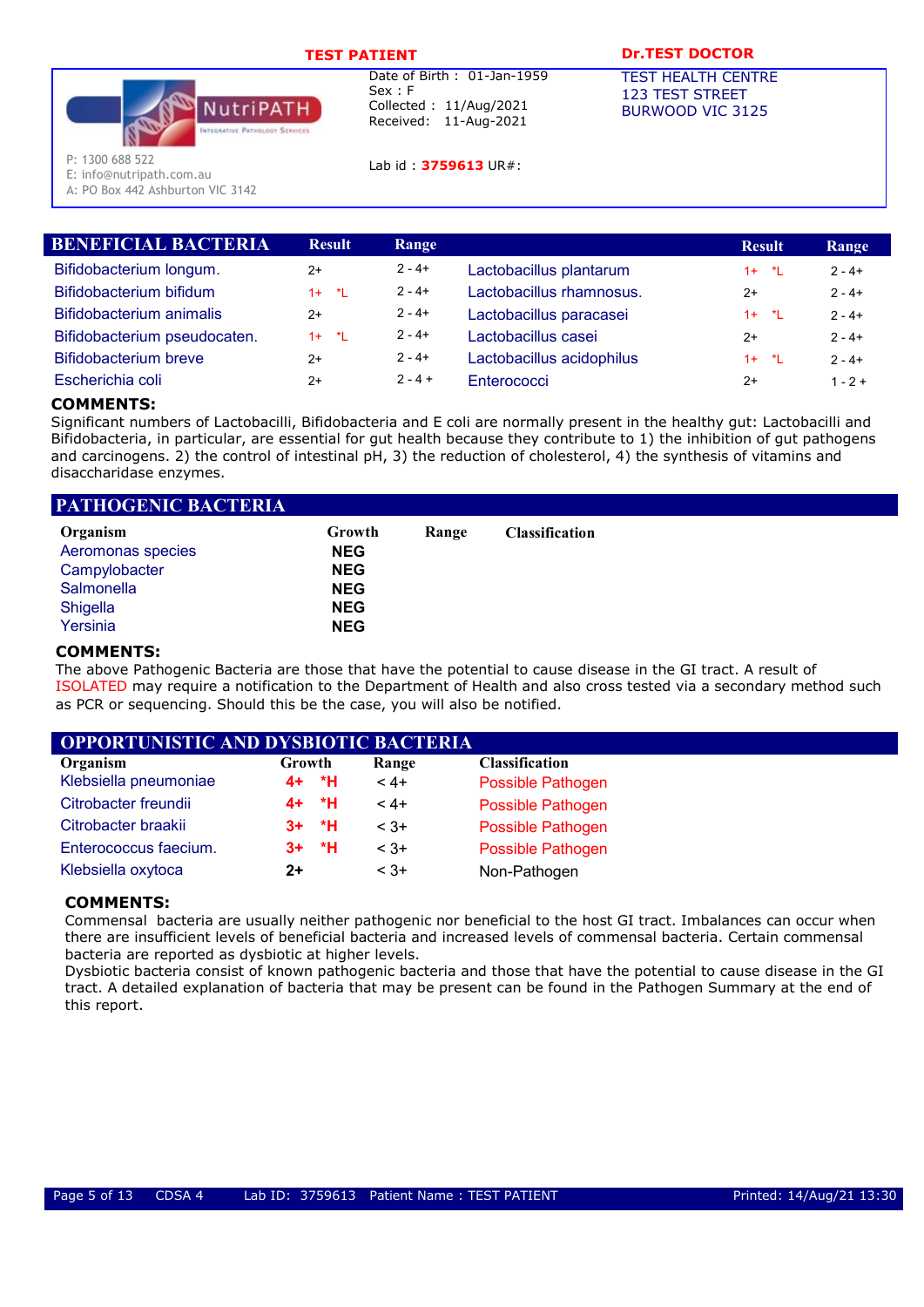| <b>TEST PATIENT</b>                                                             | <b>Dr.TEST DOCTOR</b>                                                                    |                                                                         |
|---------------------------------------------------------------------------------|------------------------------------------------------------------------------------------|-------------------------------------------------------------------------|
| VutriPATH<br><b>INTEGRATIVE PATHOLOGY SERVICES</b>                              | Date of Birth: 01-Jan-1959<br>Sex : F<br>Collected: 11/Aug/2021<br>Received: 11-Aug-2021 | <b>TEST HEALTH CENTRE</b><br><b>123 TEST STREET</b><br>BURWOOD VIC 3125 |
| P: 1300 688 522<br>E: info@nutripath.com.au<br>A: PO Box 442 Ashburton VIC 3142 | Lab id: 3759613 UR#:                                                                     |                                                                         |

Organism Growth Range Classification

Candida albicans **2+ \*H** NEG - + Possible Pathogen Candida kruseii 2+ \*H NEG - + Possible Pathogen Rhodotorula spp **2+** NEG - +++ Non-Pathogen Geotrichum spp **1+** NEG - + Non-Pathogen Candida Parapsilosis **1+** NEG - + Non-Pathogen

# Other Yeasts NEG NEG - +++

# COMMENTS:

**YEASTS** 

Yeast may normally be present in small quantities in the skin, mouth, and intestine. A detailed explanation of yeast that may be present can be found in the Pathogen Summary at the end of this report.

| <b>PARASITES</b>            | <b>Result</b>       |  |
|-----------------------------|---------------------|--|
| <b>Blastocystis Hominis</b> | <b>NOT DETECTED</b> |  |
| Dientamoeba fragilis        | <b>NOT DETECTED</b> |  |
| Cryptosporidium             | <b>NOT DETECTED</b> |  |
| Giardia lamblia             | <b>NOT DETECTED</b> |  |
| Entamoeba Histolytica       | <b>NOT DETECTED</b> |  |
| <b>Other Parasites</b>      | <b>NOT DETECTED</b> |  |

COMMENTS: Parasites are organisms that are not present in a normal/healthy GIT. A detailed explanation of parasites that may be present can be found in the Pathogen Summary at the end of this report.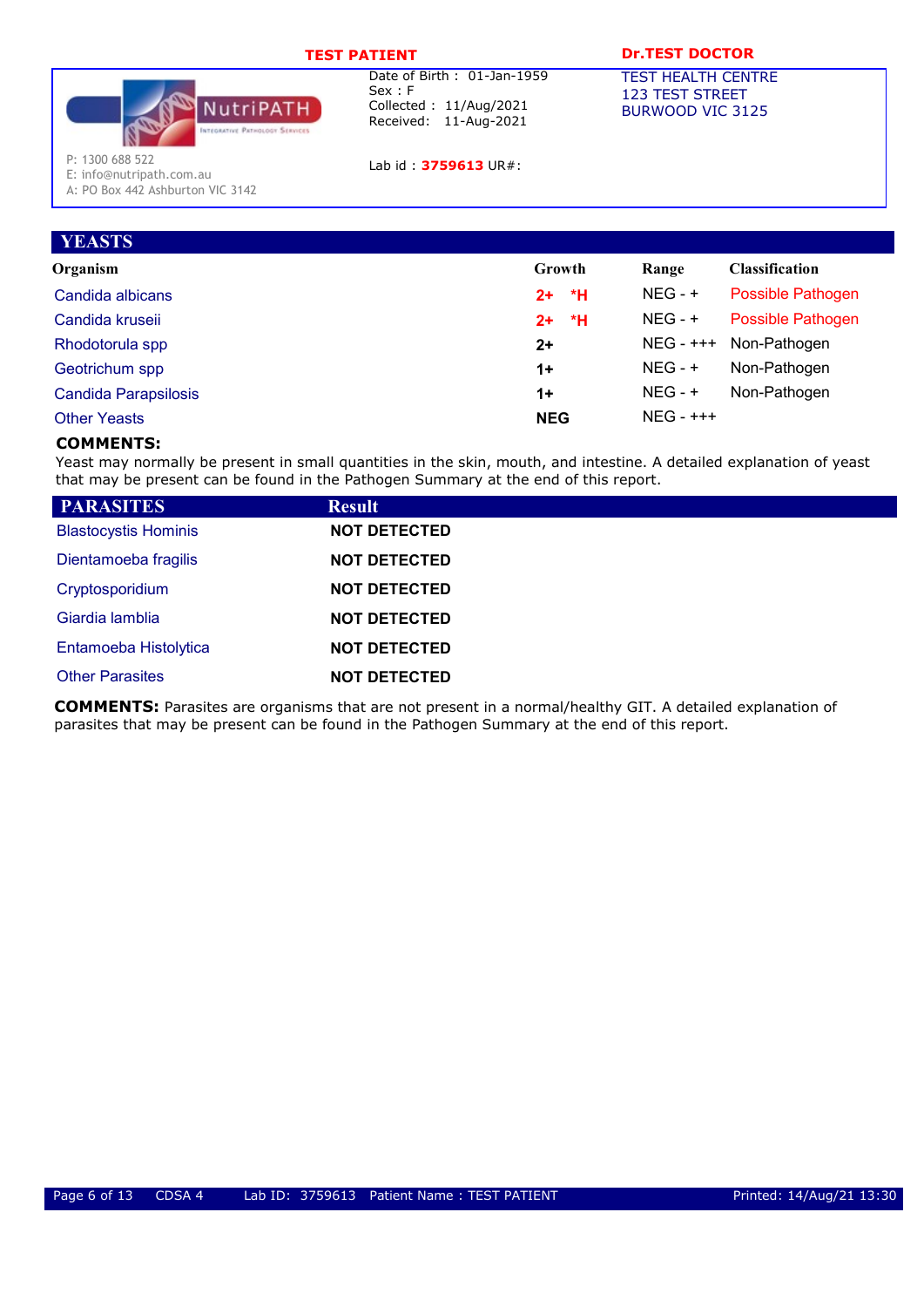

Lab id: **3759613** UR#:

# TEST PATIENT DESCRIPTION DESCRIPTION OF THE PATTENT OF THE PATTENT OF THE PATTENT OF THE PATTENT OF THE PATTENT

TEST HEALTH CENTRE 123 TEST STREET BURWOOD VIC 3125

P: 1300 688 522

E: info@nutripath.com.au A: PO Box 442 Ashburton VIC 3142

# ANTIBIOTIC SENSITIVITIES and NATURAL INHIBITORS

|                          | Klebsiella<br>oxytoca | Klebsiella<br>pneumoniae | <b>Citrobacter</b><br>braakii | <b>Citrobacter</b><br>freundii |
|--------------------------|-----------------------|--------------------------|-------------------------------|--------------------------------|
| <b>Antibiotics</b>       | Susceptible           | Susceptible              | Susceptible                   | Susceptible                    |
| Augmentin                | N/A                   | N/A                      | N/A                           | N/A                            |
| Ciprofloxacin            | $\mathbf{s}$          | $\mathbf s$              | $\mathbf{s}$                  | $\mathbf{s}$                   |
| Norfloxacin              | $\mathbf{s}$          | $\mathbf{s}$             | $\mathbf{s}$                  | $\mathbf{s}$                   |
| Meropenem                | S                     | $\mathbf{s}$             | $\mathbf{s}$                  | $\mathbf{s}$                   |
| Gentamycin.              | N/A                   | N/A                      | N/A                           | N/A                            |
| Trimethoprim/Sulpha      | S                     | $\mathbf{s}$             | $\mathbf{s}$                  | $\mathbf{s}$                   |
| Erythromycin             | N/A                   | N/A                      | N/A                           | N/A                            |
| Penicillin.              | N/A                   | N/A                      | N/A                           | N/A                            |
| LEGEND<br>S = Sensitive  | $R =$ Resistant       |                          | $N/A$ = Not Tested            |                                |
| <b>Inhibitors</b>        | Inhibition %          | Inhibition %             | Inhibition %                  | Inhibition %                   |
| <b>Berberine</b>         | 60%                   | 80%                      | 60%                           | 60%                            |
| <b>Black Walnut</b>      | 40%                   | 40%                      | 40%                           | 40%                            |
| Caprylic Acid            | 100%                  | 100%                     | 100%                          | 100%                           |
| <b>Citrus Seed</b>       | 40%                   | 40%                      | 40%                           | 40%                            |
| <b>Coptis</b>            | 40%                   | 40%                      | 40%                           | 40%                            |
| Garlic-                  | 60%                   | 60%                      | 60%                           | 60%                            |
| <b>Golden</b> seal       | 20%                   | 20%                      | 40%                           | 40%                            |
| Oregano                  | 20%                   | 20%                      | 60%                           | 60%                            |
| LEGEND<br>Low Inhibition |                       |                          | High Inhibition               |                                |

| Low Inhibition<br>High Inhibition |  |  |  |    |     |  |
|-----------------------------------|--|--|--|----|-----|--|
|                                   |  |  |  | 80 | 100 |  |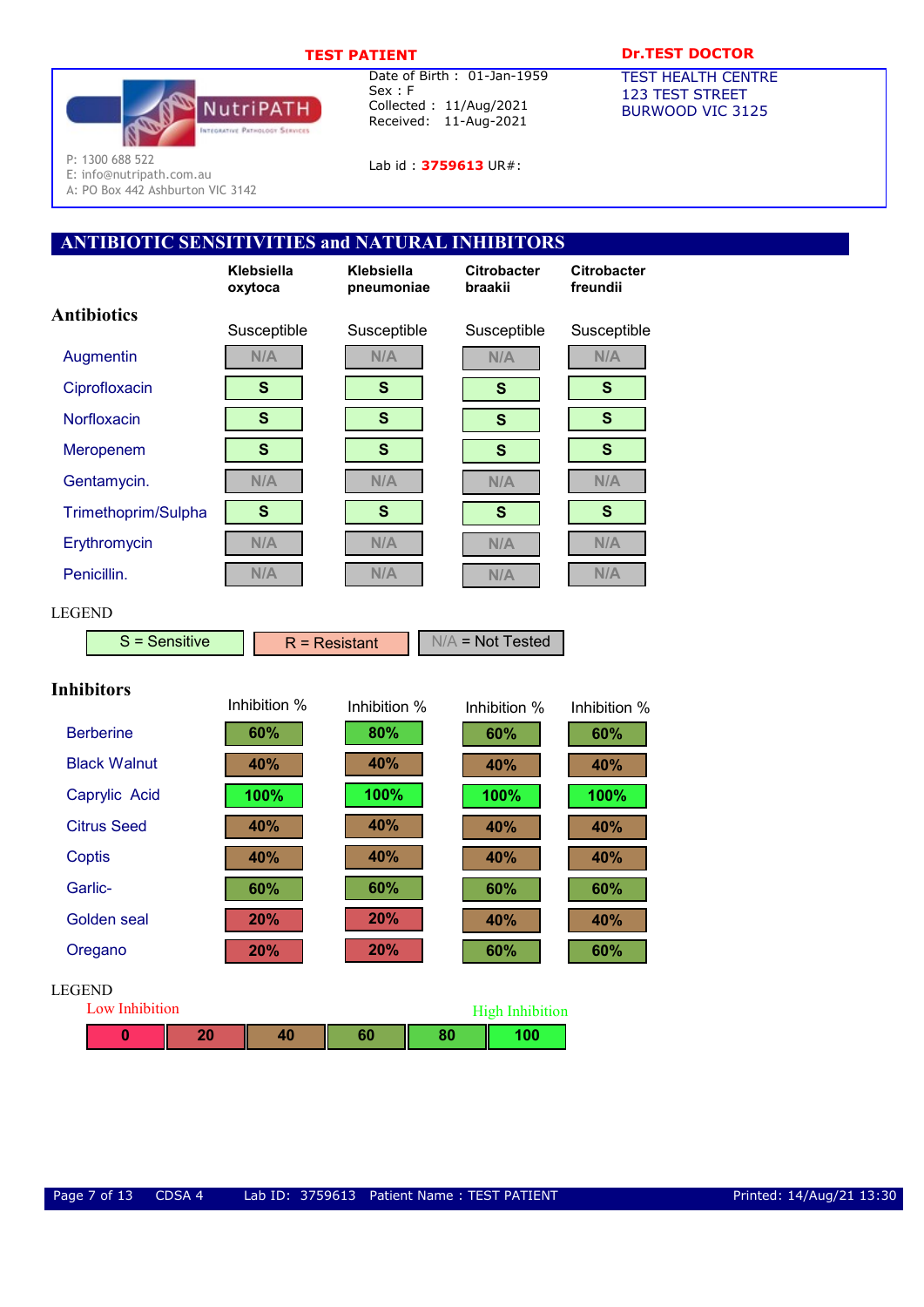

Lab id: 3759613 UR#:

# TEST PATIENT **DESAULT DREST DOCTOR**

TEST HEALTH CENTRE 123 TEST STREET BURWOOD VIC 3125

P: 1300 688 522

E: info@nutripath.com.au

A: PO Box 442 Ashburton VIC 3142

# YEAST - SENSITIVITIES and NATURAL ANTIFUNGALS



# INHIBITION CATEGORY

|   | SDD Susceptible, |
|---|------------------|
|   | Dose Dependent   |
| e | Cussantible      |

| s  | Susceptible       |
|----|-------------------|
| ΝI | No Interpretative |
|    | Guidelines        |

R Resistant This category indicates that the organism is not inhibited by obtainable levels of the pharmaceutical agent Intermediate This category indicates where the minimum inhibiition concentrations (MIC) approach obtainable pharmaceutical agent levels and for which response rates may be lower than for susceptible isolates

This category indicates that clinical efficay is achieved when higher than normal dosage of a drug is used to achieve maximal concentrations

This category indicates that the organisms are inhibited by the usual achievable concentration of the agent e This category indicates that there are no established guidelines for MIC interpreatation for these organisams

| <b>Non-absorbed Antifungals</b> |              |              |                        |              |              |
|---------------------------------|--------------|--------------|------------------------|--------------|--------------|
|                                 | Inhibition % | Inhibition % | Inhibition %           | Inhibition % | Inhibition % |
| <b>Nystatin</b>                 | 60%          | 60%          | 60.00                  | 60%          | 100%         |
| <b>Natural Antifungals</b>      |              |              |                        |              |              |
|                                 | Inhibition % | Inhibition % | Inhibition %           | Inhibition % | Inhibition % |
| Berberine.                      | 60%          | 60%          | 60.00                  | 60%          | 60%          |
| Garlic                          | 40%          | 40%          | 40.00                  | 40%          | 40%          |
| <b>Black Walnut.</b>            | 40%          | 40%          | 40.00                  | 40%          | 40%          |
| Citrus Seed.                    | 40%          | 60%          | 60.00                  | 40%          | 40%          |
| Coptis.                         | 20%          | 60%          | 60.00                  | 40%          | 20%          |
| Golden seal.                    | 20%          | 60%          | 60.00                  | 40%          | 20%          |
| Oregano.                        | 20%          | 40%          | 40.00                  | 40%          | 20%          |
| <b>LEGEND</b>                   |              |              |                        |              |              |
| Low Inhibition                  |              |              | <b>High Inhibition</b> |              |              |

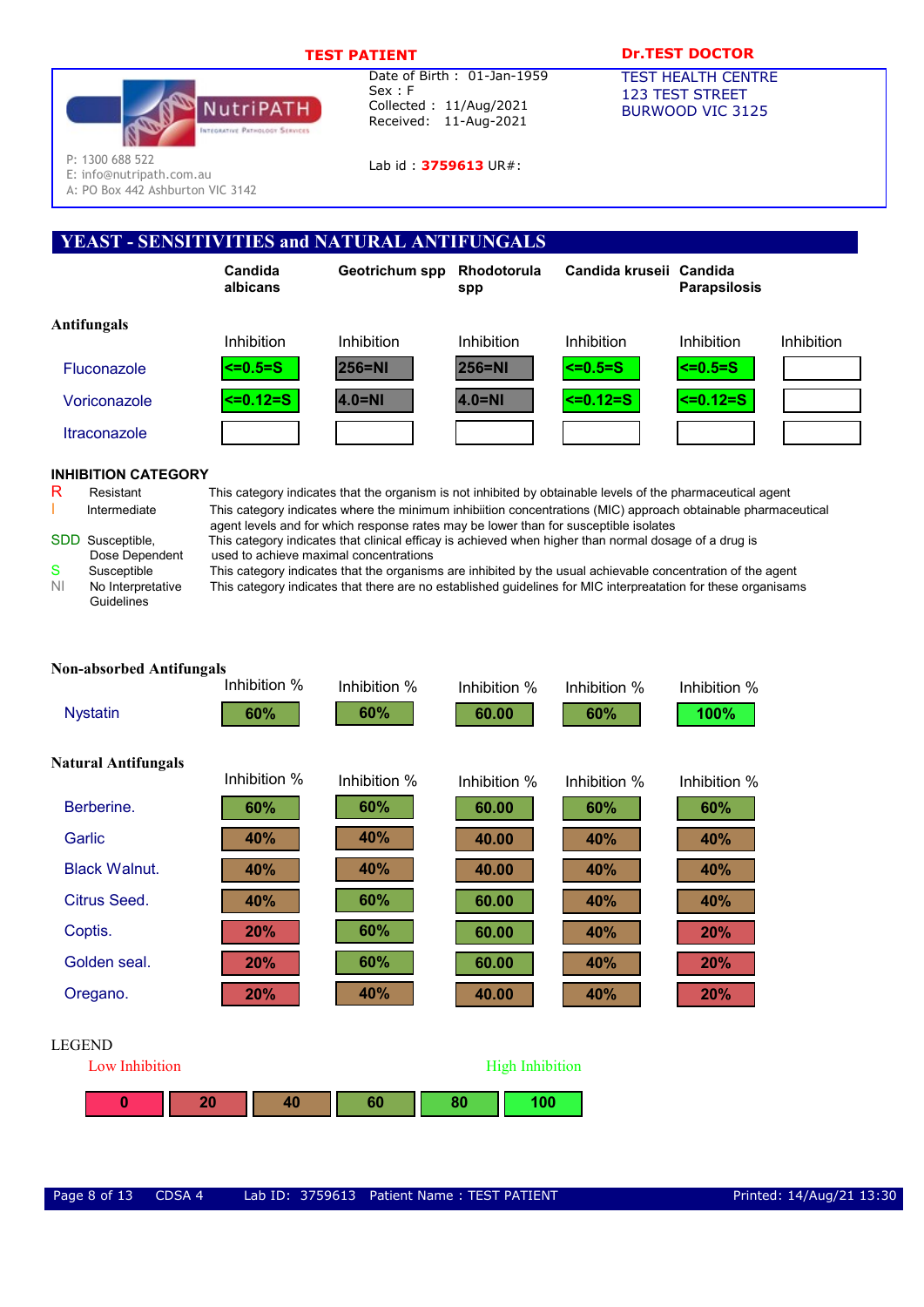| <b>NutriPATH</b><br><b>INTEGRATIVE PATHOLOGY SERVICES</b>                       | Date of Birth: 01-Jan-1959<br>Sex : F<br>Collected: 11/Aug/2021<br>Received: 11-Aug-2021 | <b>TEST HEALTH CENTRE</b><br><b>123 TEST STREET</b><br>BURWOOD VIC 3125 |
|---------------------------------------------------------------------------------|------------------------------------------------------------------------------------------|-------------------------------------------------------------------------|
| P: 1300 688 522<br>E: info@nutripath.com.au<br>A: PO Box 442 Ashburton VIC 3142 | Lab id: 3759613 UR#:                                                                     |                                                                         |
| <b>WORM EXAMINATION</b>                                                         |                                                                                          |                                                                         |
|                                                                                 |                                                                                          |                                                                         |
| Ancylostoma duodenale, Roundworm                                                | <b>Positive</b>                                                                          |                                                                         |
| Ascaris lumbricoides, Roundworm                                                 | <b>Negative</b>                                                                          |                                                                         |
| Necator americanus, Hookworm                                                    | <b>Negative</b>                                                                          |                                                                         |
| Trichuris trichiura, Whipworm                                                   | <b>Negative</b>                                                                          |                                                                         |
| Taenia species, Tapeworm                                                        | <b>Negative</b>                                                                          |                                                                         |
| Enterobius vermicularis, Pinworm                                                | <b>Negative</b>                                                                          |                                                                         |

TEST PATIENT Dr.TEST DOCTOR

# Worm Comment

Ancylostoma Duodenale DETECTED:

Ancylostoma Duodenale is a roundworm commonly known to cause hookworm infection by penetrating the skin.

Symptoms:

 Hookworm infection may cause no symptoms. Early symptoms of hookworm infection are itching and a localised rash where the larvae penetrated the skin. Heavy infections may present with abdominal pain, diarrhea, fatigue, weight loss, anaemia, and loss of appetite. Hookworm infection may affect physical and cognitive growth of children. Hookworm is contracted via skin contact with soil that has been contaminated with larvae. Walking barefoot on soil or ingesting soil that may be contaminated with human faeces could introduce hookworm into the human body. A. duodenale also lives in the small intestine of hosts such as cats and dogs. Therefore pets may also be a source of exposure. In cases of heavy hookworm infection.

#### Treatment:

 Symptomatic individuals can be treated with albendazole or mebendazole. Individuals presenting with anaemia may benefit from iron supplementation. Dosages may vary from 8mg-18mg per day depending on age, gender and health condition. An iron studies assessment code 6009 should be considered prior to administering the dose.

Further investigation:

This profile should be repeated in 4-6 weeks' time.

Negative results indicate the absence of detectable DNA in the sample for the worms reported.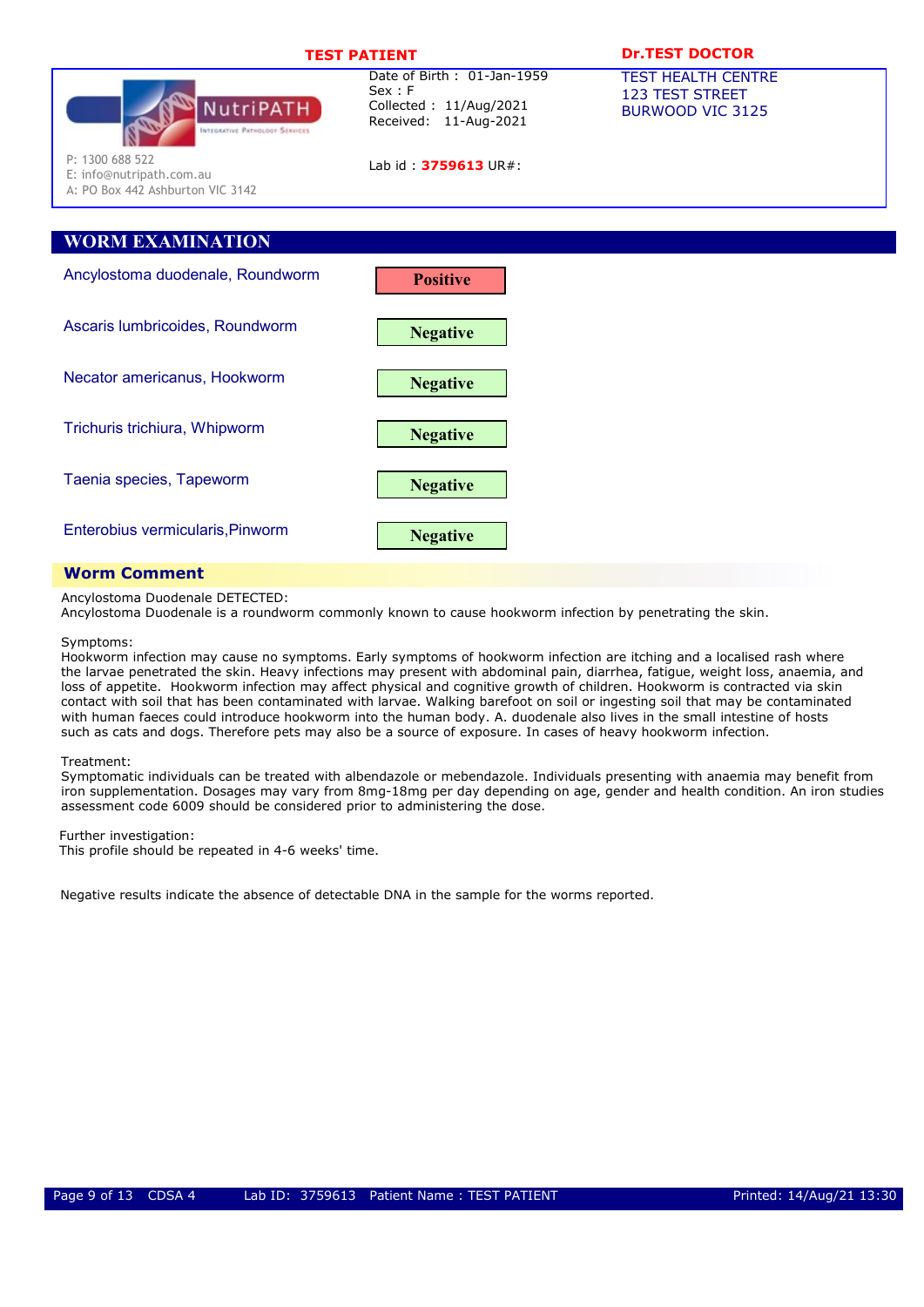

Lab id : 3759613 UR#:

## TEST PATIENT **DR.TEST DOCTOR**

TEST HEALTH CENTRE 123 TEST STREET BURWOOD VIC 3125

P: 1300 688 522

E: info@nutripath.com.au A: PO Box 442 Ashburton VIC 3142

# PATHOGEN SUMMARY

#### KLEBSTELLA·

## Sources:

Isolated from foods and environmental sources. Klebsiella appears to thrive in individuals on a high starch diet. Avoiding carbohydrates such as rice, potatoes, flour products and sugary foods reduces the amount of Klebsiella in the gut

#### Pathogenicity:

Part of the normal GI flora in small numbers, but can be an opportunistic pathogen. Klebsiella is capable of translocating from the gut when in high numbers. Certain strains of K. oxytoca have demonstrated cytotoxin production.

#### Symptoms:

K. pneumoniae and K. oxytoca have been associated with diarrhea in humans. Cytotoxin-producing strains are associated with acute hemorrhagic enterocolitis. Increased colonization of Klebsiella in the stool has been found in HLA-B27 + AS patients.

#### Treatment:

Currently, standard texts provide no specific antimicrobial guidelines for GI overgrowth of Klebsiella . Third generation cephalosporins and fluroquinolones are the recommended antimicrobial agents for

extra-intestinal sites.

#### Other Herbal antimicrobials include:

Lemon and clove, Burr marigold, Thyme, Licorice, euphobia, cordyceps.

#### CITROBACTER:

#### Sources:

Common in the environment and may be spread by person-to person contact. Several outbreaks have occurred in babies in hospital units. Isolated from water, fish, animals and food.

#### Pathogenicity:

Citrobacter is considered an opportunistic pathogen and therefore can be found in the gut as part of the normal flora.

#### Symptoms:

Citrobacter has occasionally been implicated in diarrheal disease, particularly C. freundii and C. diversus and C. koseri

#### Treatment:

Currently, standard texts provide no specific antimicrobial guidelines for GI overgrowth of Citrobacter.

Carbapenems and fluroquinolones are the recommended antibiotics for extraintestinal sites.

## ENTEROCOCCUS:

## Description:

Enterococcus species are gram-positive bacterium that are part of normal flora in the human gut. It can however be implicated in a variety of infections of which urinary tract infections are the most common. These infections can be exceptionally difficult to treat due to the genus exhibiting antibiotic resistance.

## Sources:

Enterococcus infections spread from person to person through poor hygiene. Because these bacteria are found in faeces, people can transmit the infection if they don't wash their hands after using the bathroom. The bacteria can get into food or onto common touched surfaces.

#### Treatment:

Treatment of Enterococcus species in gut flora may not be necessary or recommended. However, overgrowth of this genus may be implicated in other infections such as urinary tract infections.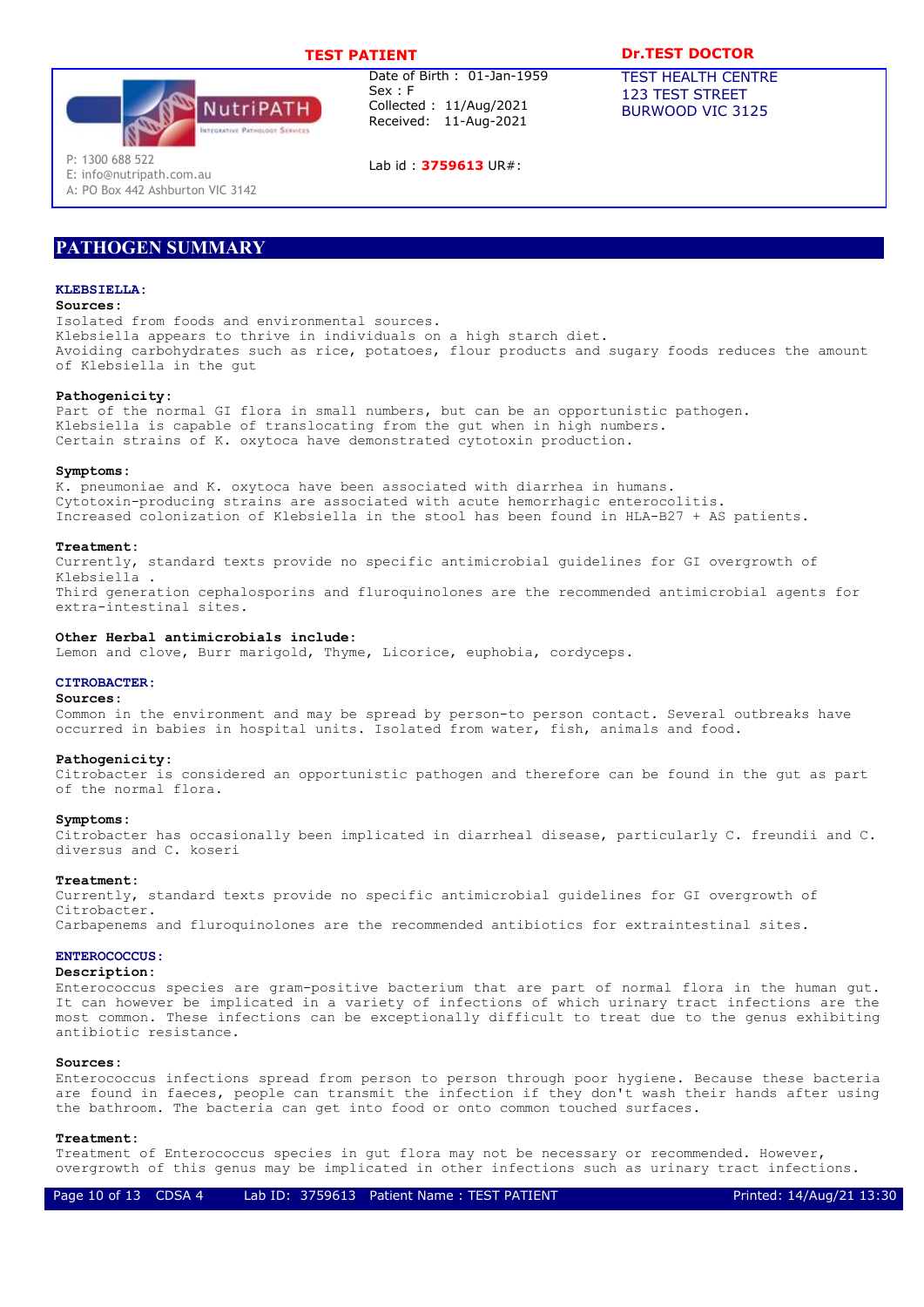

Lab id : 3759613 UR#:

# TEST PATIENT **DESAULT DREST DOCTOR**

TEST HEALTH CENTRE 123 TEST STREET BURWOOD VIC 3125

P: 1300 688 522 E: info@nutripath.com.au

A: PO Box 442 Ashburton VIC 3142

Enterococci are challenging to treat due their drug-resistant mechanisms. Ampicillin is the preferred antibiotic used to treat enterococci infections if required.

## CANDIDA

#### Sources:

Most sources of Candida infection are thought to be of endogenous origin.While yeast are ubiquitous in the environment and are found on fruits, vegetables and other plant materials, contamination from external sources is linked to patients and health care workers.

## Pathogenicity:

A normal inhabitant of the GI tract. May become an opportunistic pathogen after disruption of the mucosal barrier, imbalance of the normal intestinal flora and/or impaired immunity. Risk factors for colonization include: Antibiotics, corticosteroids, antacids, H2 blockers, oral contraceptives, irradç 08€3760009iation, GI sç 08€3760009urgery, Diabetes mellitus, burns, T cell dysfunction, chronic stress and chronic renal disease.

#### Symptoms:

The most common symptom attributable to non-invasive yeast overgrowth is diarrhea. Symptoms of chronic candidiasis affect four main areas of the body.

1. Intestinal system - symptoms include: diarrhea, constipation, abdominal discomfort, distention, flatulence and rectal itching.

2. Genital Urinary system - symptoms include: menstrual complaints, vaginitis, cystitis and urethritis.

3. Nervous system - symptoms include: severe depression, extreme irritability, inability to concentrate, memory lapses and headaches.

4. Immune system - symptoms include urticaria, hayfever, asthma, and external otitis. Sensitivities to tobacco, perfumes, diesel fumes and other chemicals.

#### Treatment:

Currently, standard texts provide no specific antifungal guidelines for GI overgrowth of Candida. Oral azoles have been recommended for extra intestinal infections. Susceptibility testing is advised due to increasing drug resistance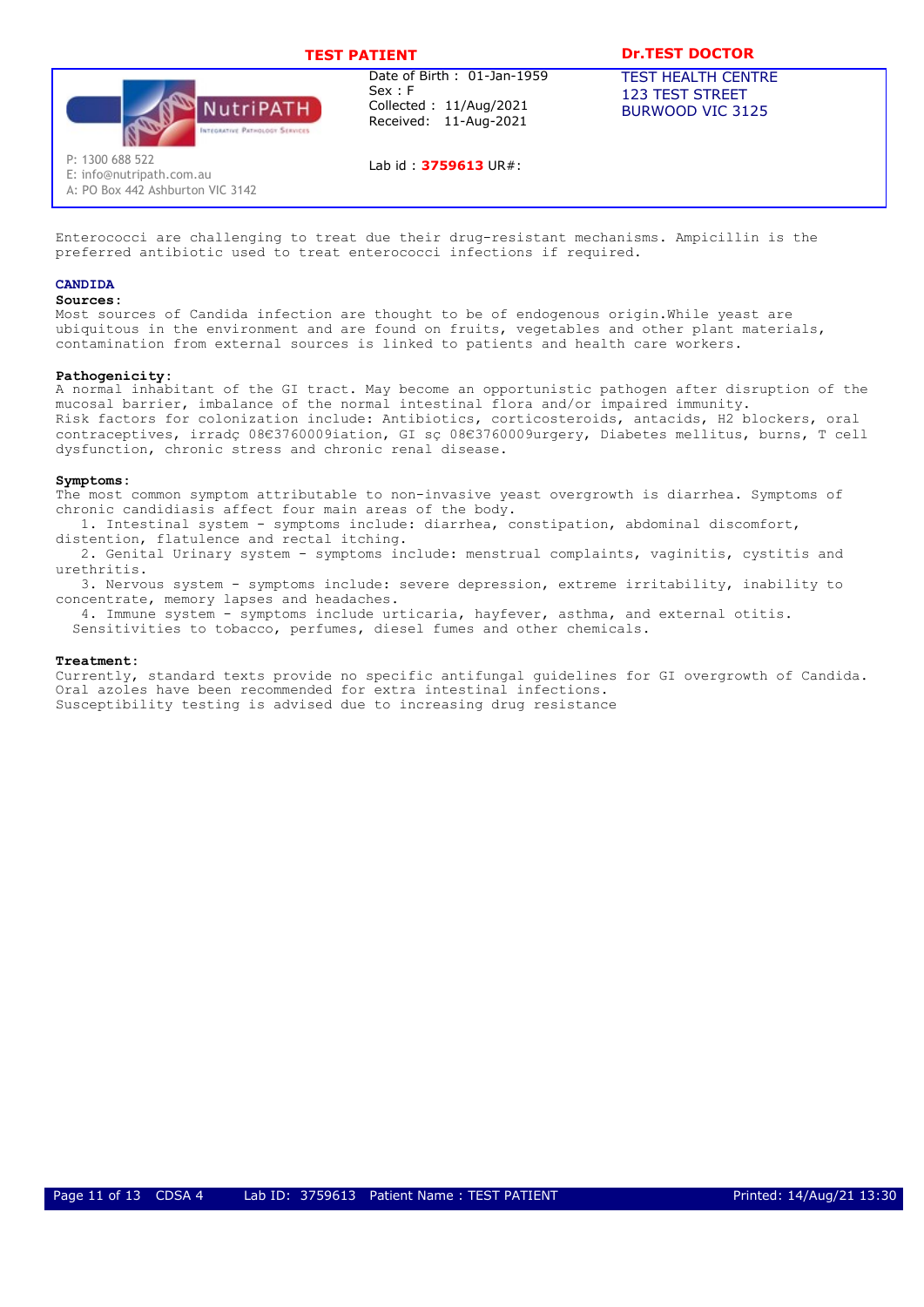

Lab id : 3759613 UR#:

# TEST PATIENT **DESAULT DREST DOCTOR**

TEST HEALTH CENTRE 123 TEST STREET BURWOOD VIC 3125

P: 1300 688 522

E: info@nutripath.com.au A: PO Box 442 Ashburton VIC 3142

## GEOTRICHUM SPECIES:

Geotrichum are yeast belonging to the Endomyceteaceae family.

#### Sources:

This organism can be found in soil, dairy products and in human skin and mucosae.

#### Pathogenicity:

Usually only considered an opportunistic pathogen in immune-compromised hosts. Geotrichum candidum is the etiological agent of Geotrichosis. Geotrichum may also play a role in IBS.

#### Symptoms:

Symptoms of Geotrichum infection have been associated with diarrhea and enteritis. Symptoms of Geotrichosis may resemble those of candidiasis.

#### Treatment:

Sources:

Currently, standard texts provide no specific antifungal guidelines for GI overgrowth of Geotrichum. Oral azoles and have been recommended for extra intestinal infections. Susceptibility testing is advised owing to increasing drug resistance.

#### YEAST NOT CANDIDA ALBICANS or RHODOTORULA SPECIES or TRICHOSPORON SPECIES

Yeast are ubiquitous in the environment and can be found on fruits, vegetables and other plant materials.

They can also live as normal inhabitants both within and on the body.

#### Pathogenicity:

Less common yeast such as those outlined in this section should only be considered opportunistic pathogens in the Immunocompromised host.

#### Symptoms:

Disseminated infections may include the intestinal tract and are usually associated with immunosuppressive diseases or conditions such as leukemia, organ transplant, multiple myeloma, aplastic anemia, diabetes mellitus with ketoacidosis, ICU patients, lymphoma, solid tumors and AIDS.

Immunosuppressive therapy such as corticosteroids, chemotherapeutic agents and cyclosporine can also enhance fungal overgrowth.

#### Treatment:

Currently, standard texts provide no specific antifungal guidelines for GI overgrowth of the fungi mentioned.

Treatment is at the discretion of the practitioner, and should be based upon clinical symptoms and a positive reculture of the organism.